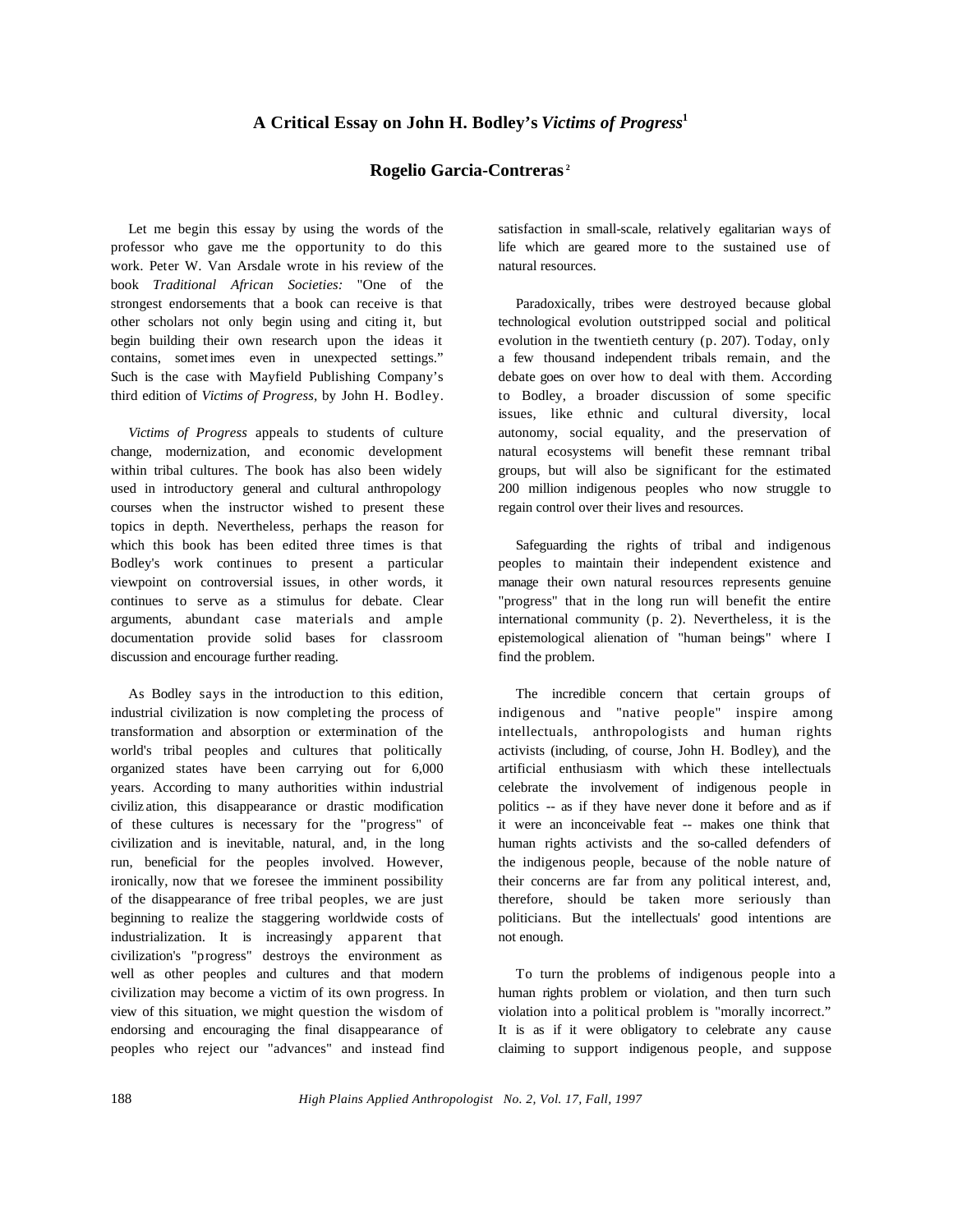that aside from the realities of western society, the indigenous people unanimously argue with the pretensions of their "defenders." Nevertheless, this leads one to think that the "defenders of the indigenous rights" are either intransigent proindigenous activists or merely racist criminals.

Bodley argues that the impact of modern civilization on tribal peoples has been a dominant research theme in anthropology, but in the past anthropologists often viewed it from the same ethnocentric premises accepted by government officials, developers, missionaries, and the general public. Surprisingly, anthropologists who "discovered" ethnocentrism and built their profession by scientifically documenting and analyzing tribal cultures and the process of their "modernization" too often took positions facilitating their destruction. Early on, some applied anthropologists attempted to reconcile the natives to the "inevitable" loss of their "maladaptive" cultures, often working to speed the process even as they eased some of the detrimental side effects. Unfortunately, many anthropologists disregarded their own humanistic admonitions concerning ethnocentrism, cultural relativism, and the fundamental right of different lifestyles to coexist. They developed theoretical concepts and advanced seemingly "scientific" arguments masking the political realities of civilization's systematic destruction of tribal cultures.

However, Bodley says, since 1968 the situation has changed dramatically and is now in many ways more hopeful. Surviving tribals have not remained passive as states have enveloped them, instead, they have redefined themeselves as "indigenous peoples" and have struggled with some success to retain their distinctive features. At the same time, many observers now recognize that the survival of tribal and indigenous peoples is, in fact, an international human rights issue.

Nevertheless, as I see it, Bodley's theoretical discourse or rhetoric, and his inclination to defend certain groups of indigenous people, reminds one (even today and against his own premise) of 16th century missionaries and their language of guilt and paranoia that is inappropriate for the political reality of this world. The concept of human rights as we currently know it is a product of late western civilization, alt hough its principles and reasons are specifically targeted against western societies' "progress" and "modernity."

This hidden ambiguity is intrinsically behind the axiom: "all human beings have fundamental rights simply because they are human beings." The phrase serves as a motto that encapsulates the aspirations of the human rights activists, but at the same time, its own logic only has meaning in the moral language of western societies, where humanity becomes the radical criteria to decide legal and mormative controversies. Even more, the intrinsic meaning of the concept of "universal or essential human rights" could only be understood under the frame of the western "way of life," which includes economic prosperity, access to education, and equality of opportunities. But the western moral language is neigher universal nor essential, and it has been used for a long time as a means to justify atrocities.

Therefore, it is important to analyze this ambiguity; in other words, it is important to analyze the contradictions in the human rights rhetoric.

"Human rights essence" is a reaction to history and to the effects of progress and modernity, and is a consequence of demagogy that serves as means to make credible the critical assumption: "Western societies are evil and oppressive, and therefore, other people's demands and ways of life could be better."

In my opinion, human rights are nothing but a vulgar version of multiculturalism and diversity that attacks modernity with political populist support. Human rights are, therefore, useful for intellectuals without a market or politicians without votes. Human rights are used as critics of a civilization, but at the same time -and because of their "impracticability"- they become part of a perpetual activism (an activism that could never finish because it could never be fully attended).

This logic complicates the problem even more because it could be argued that western civilization, far from being unique because of its racist, imperialist and colonialist inclinations, is unique for maintaining the utopic aspiration of equality, regarding universsal human rights. Therefore, human rights are not the product of an intellectual or "human" relations evolution, but of the spiritual and affective emptiness generated by progress and modernity.

By accepting the notion of what is good and what is bad, and even worst, by accepting the idea of "rights," human rights activists are removing the human